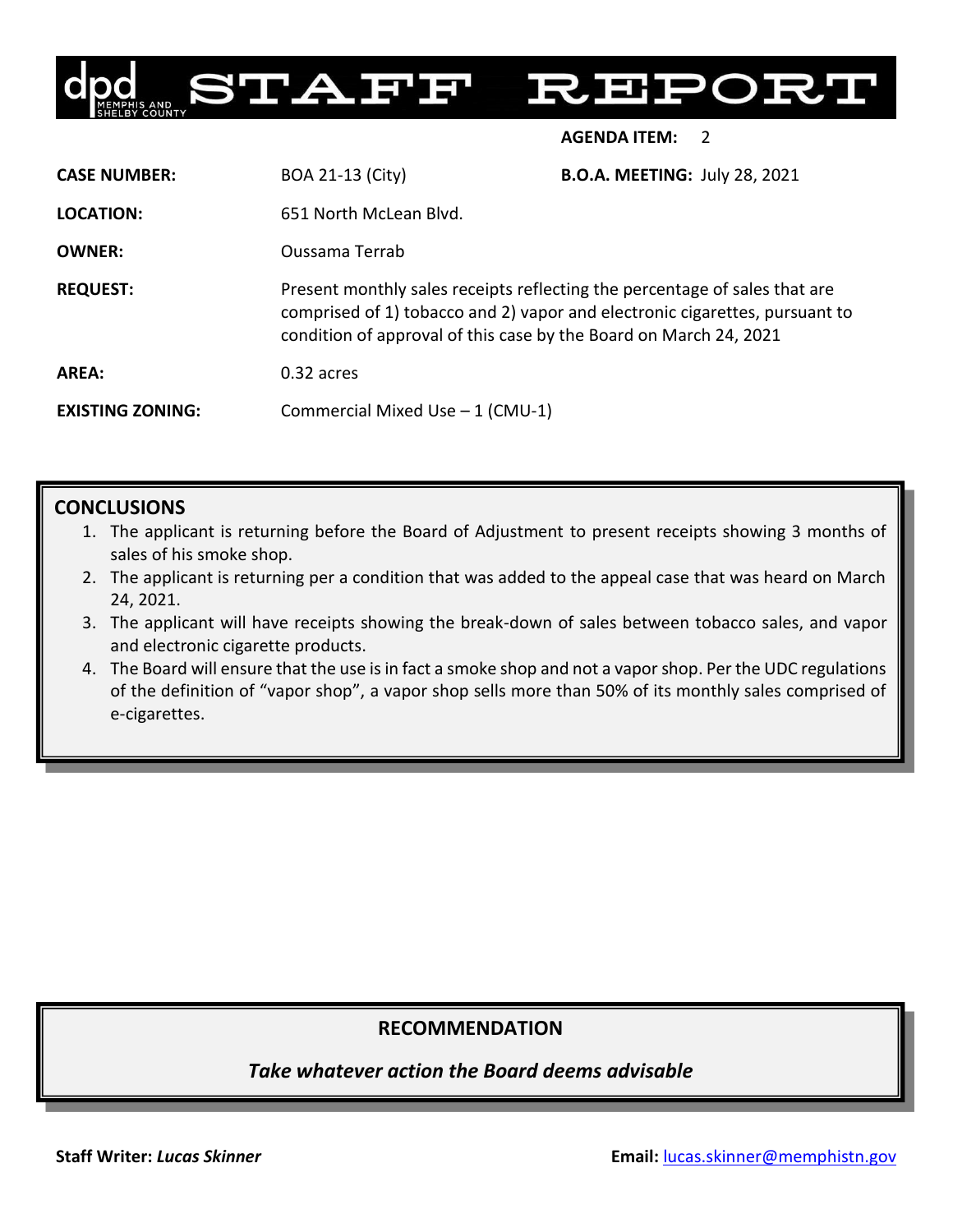### **Staff Report** BOA 21-0013

### **LETTERS RECEIVED**

Three letters were received and attached below for viewing.



**MEMPHIS CITY COUNCIL** 

DR. JEFF WARREN - SUPER DISTRICT 9-3

July 23, 2021

To: Memphis and Shelby County Board of Adjustment From: Councilman Jeff Warren, M.D., Memphis City Council, Super District 9-3 Subject: BOA 2021-0013

Members:

I write again to lend my full support to the Vollintine Evergreen Community Association (VECA) as their appeal (BOA 2021-0013) is revisited three months following the board's approval with conditions. While disheartened Mystery Smoke Shop at 651 North McLean Boulevard was allowed to open, I am encouraged that the board will have another opportunity to review this case. I fully support a decision from the board to vacate the permit provided to Mr. Oussama Terrab, owner of Mystery Smoke Shop, if he cannot demonstrate less than 50% of his monthly sales derive from vape materials.

In the event Mr. Terrab does present monthly sales records demonstrating less than 50% of sales derived from vape materials, I implore the board to use their discretion in determining if those sales records are accurate, adequate, and verifiable. Of specific interest will be whether the board agrees with the owner's classification of what constitutes a vape item vs. a tobacco item - a distinction that would undoubtedly impact monthly sales percentages.

Additionally, I believe there is still reason for community members and the board to be skeptical of Mystery Smoke Shop's planned business activities. In a letter to the Memphis and Shelby County Division of Planning and Development, and included in the original staff report for this case, Mr. Terrab stated the shop's "vape merchandise" would not "exceed 15% of our sale." Then during the March 24, 2021 Board of Adjustment hearing, Mr. Terrab told the board "My sales will never exceed 30% of vape products."<sup>2</sup> While allowable under the UDC, this conflicting language highlights a major concern raised by VECA in their original appeal that "sales percentages may significantly increase over time..."

I appreciate the board's thoughtful work thus far and share your sentiments about this case. I ask the board to use their full discretion in determining if Mr. Terrab's sales records allow him tobacco shop designation. As a Representative for this district, a homeowner in the neighborhood, and proud father whose children attended Snowden Elementary and Middle School, I implore the board to practice due diligence and ensure a full and detailed review of this case.

Respectfully,

Way SNamen MD

Councilman Jeff Warren, M.D. 125 N. Main Street Suite 514 Memphis TN 38103  $(901) 636 - 6784$ 

<sup>1</sup> https://shelbycountytn.gov/ArchiveCenter/ViewFile/Item/10145 pg. 19

- <sup>2</sup> https://dailymemphian.com/article/20889/midtown-smoke-shop-allowed-conditional-open
- <sup>3</sup> https://shelbycountytn.gov/ArchiveCenter/ViewFile/Item/10145 pg. 18

Suite 514 . 125 North Main Street . Memphis, Tennessee 38103-2086 . (901) 576-6786